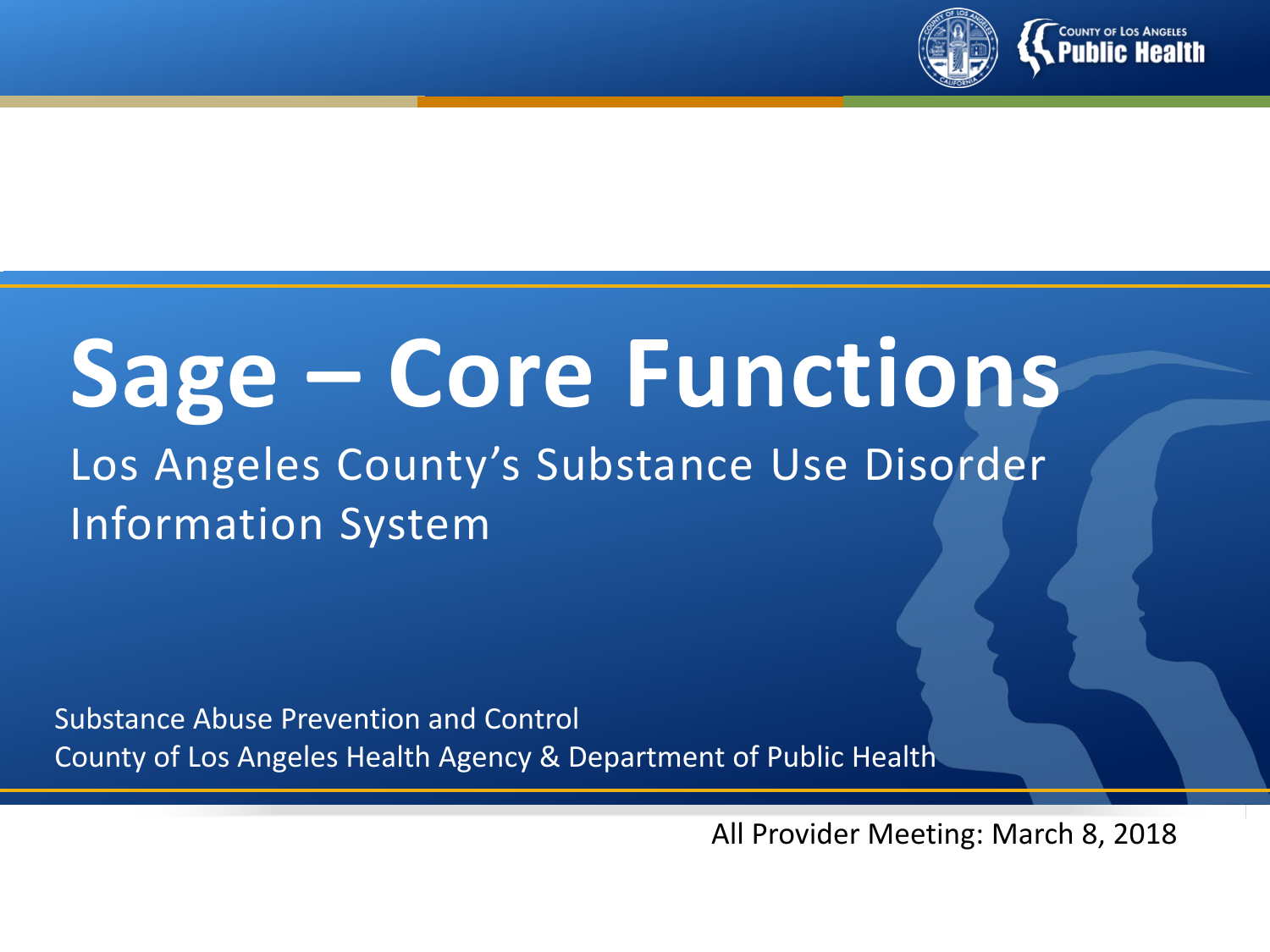

# **Outline**

- **Sage: Developmental Progress and Updates**
- **Core Functions of Sage**
	- o Tips for Successful Use
- **Communications between SAPC/Netsmart and Provider Staff**
- **Password Resets**
- **Sage Access Groups**
- **Where to Go for Help**



Substance Use Disorder Information System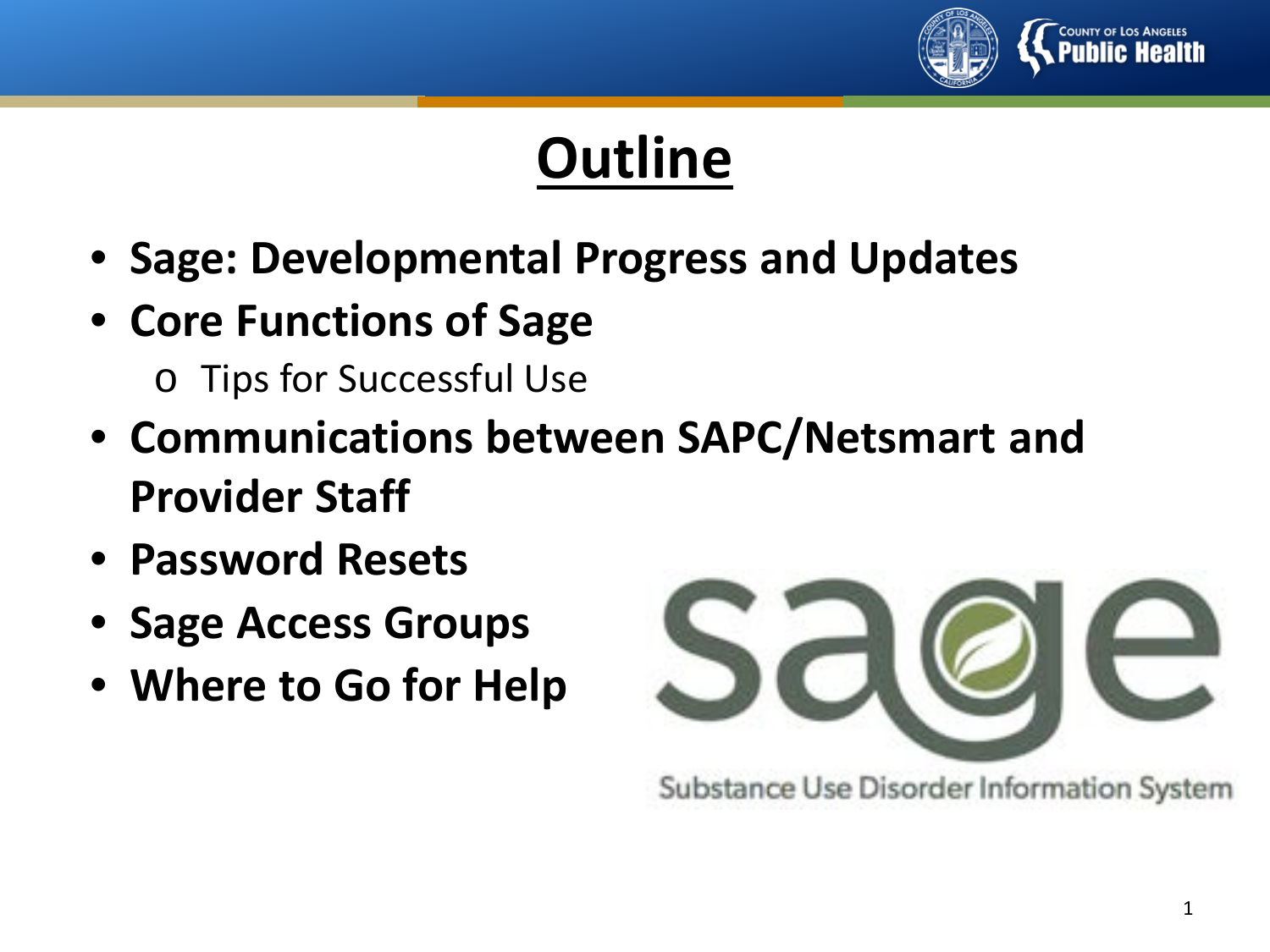

# **Sage Issues**

# **"System" Issues "Provider" Issues**

- Missing info (CIN, diagnosis, financial eligibility, etc)
- Communication with Netsmart/SAPC
- Opening duplicate clients

- Data conversion issues
- Design/development needs
- **Billing errors**
- Contract amount setup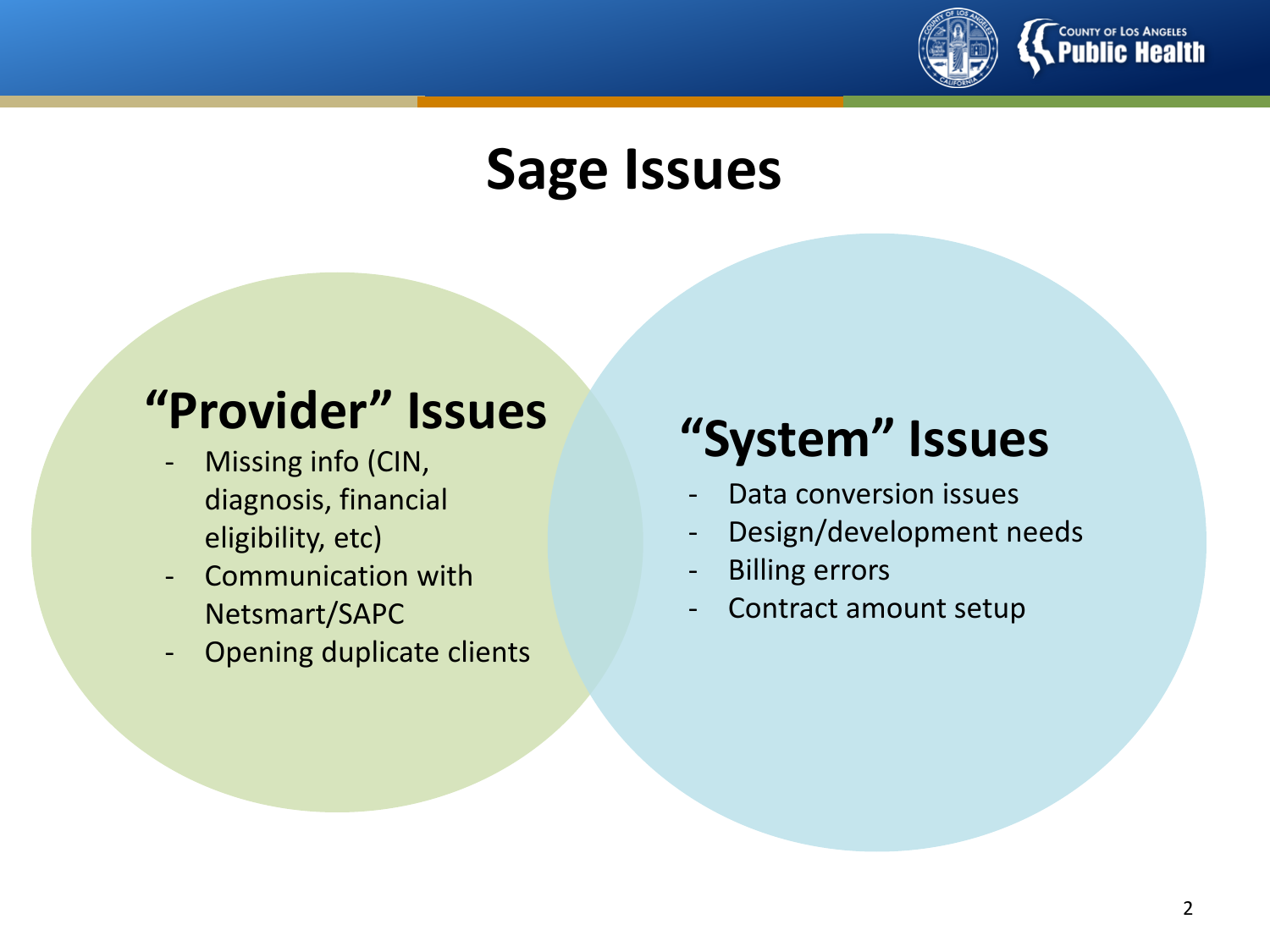

# **Sage: Developmental Progress & Updates**

#### **CHALLENGES Billing Issues**  $CIN$ # - Diagnosis in Provider Diagnosis (ICD-10) Form - NPI's Contract amount setup **Authorization Issues** Submissions for wrong LOC and LOC's that don't require authorization **Help Desk Workflow** - Lack of supporting documentation Log-in & Access issues **Revised Help Desk Workflow Billing Interventions** Data conversions Provider actions **UM Staff Interventions**

- Improved coordination between Help Desk and SAPC
- Reduced premature case closures



Provider education on UM process via Sage

### **INTERVENTIONS**

- (resubmission of billing)
- Assisting providers (diagnosis report, room & board and RBH, correcting contract amounts)

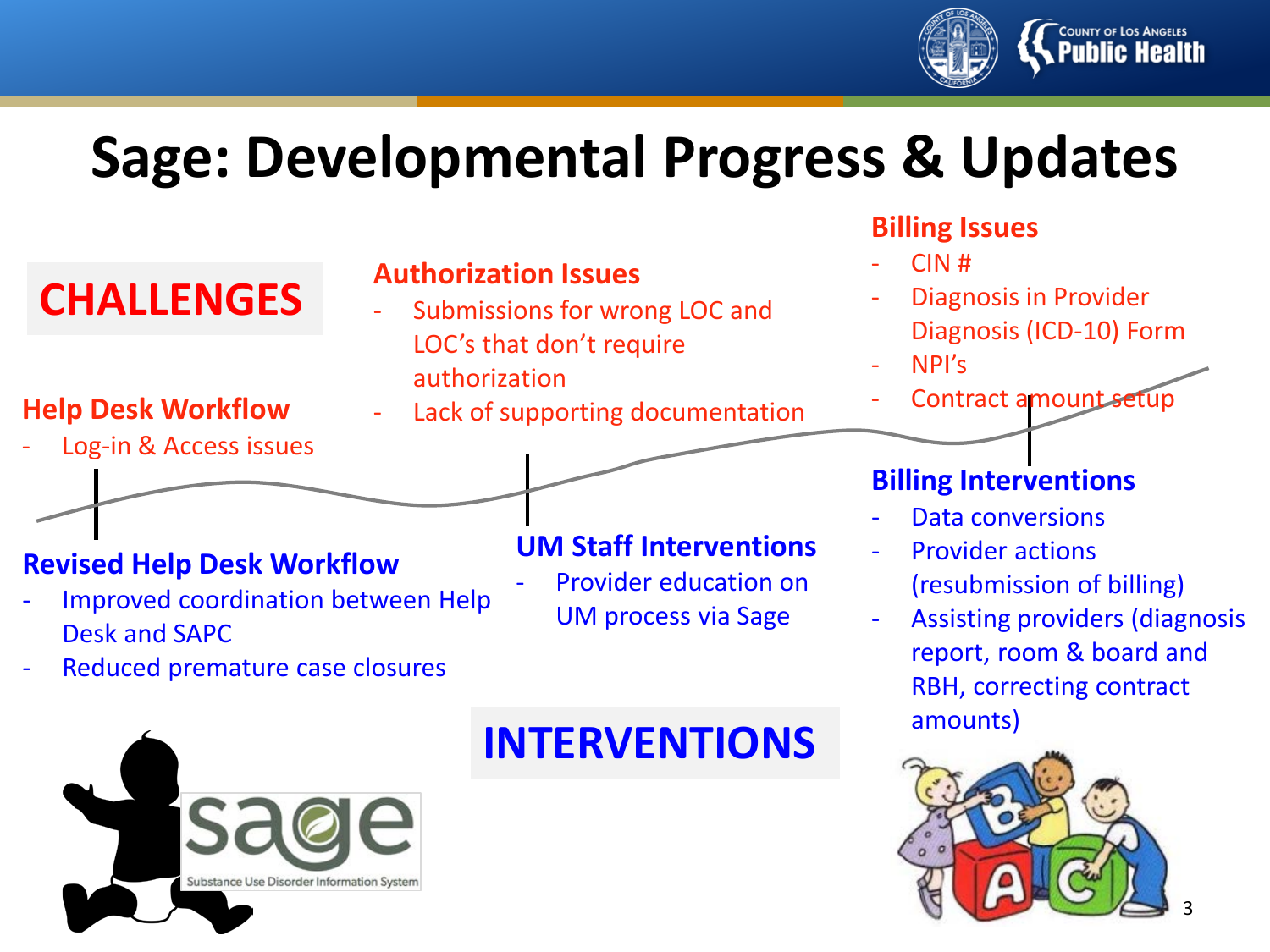

# **Sage – Keys for Success**

- **1. ACCURACY & PRECISION of information entered in Sage**
- **2. TIMELINESS of activities**
	- **Timely and accurate information in earlier processes prevent downstream problems**
	- **Responsiveness to SAPC staff for clarifications**
	- *Both of these are key actions to reduce the likelihood of system authorization and billing denials due to missing or inaccurate client information!*

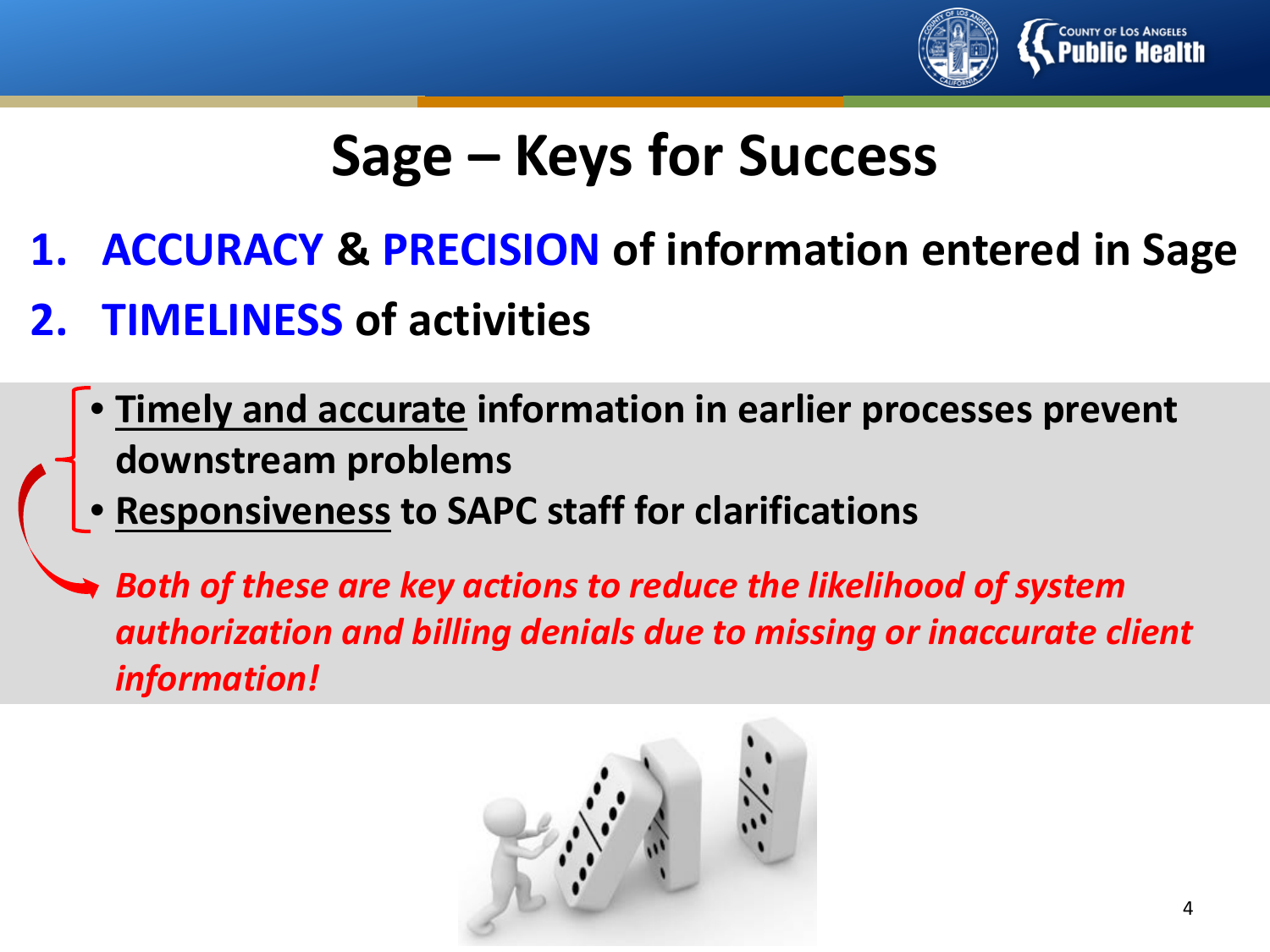

# **Core Functions of Sage**

### **1. Admission / Intake Process**

- Add New Client/Client Search
- Financial Eligibility Form
- ASAM assessment
- Provider Diagnosis (ICD-10) Form
- Clinical Contact Form

## **2. Data Collection**

• CalOMS/LACPRS (admission & discharge)

## **3. Clinical Work / Documentation / Authorizations**

- Authorization Form
- Clinical documentation (progress notes, treatment plans, miscellaneous notes, etc)

**4. Billing**

**Sage processes need to happen in a stepwise manner – incorrect/missing information or delays in upstream processes will result in problems with downstream processes.**

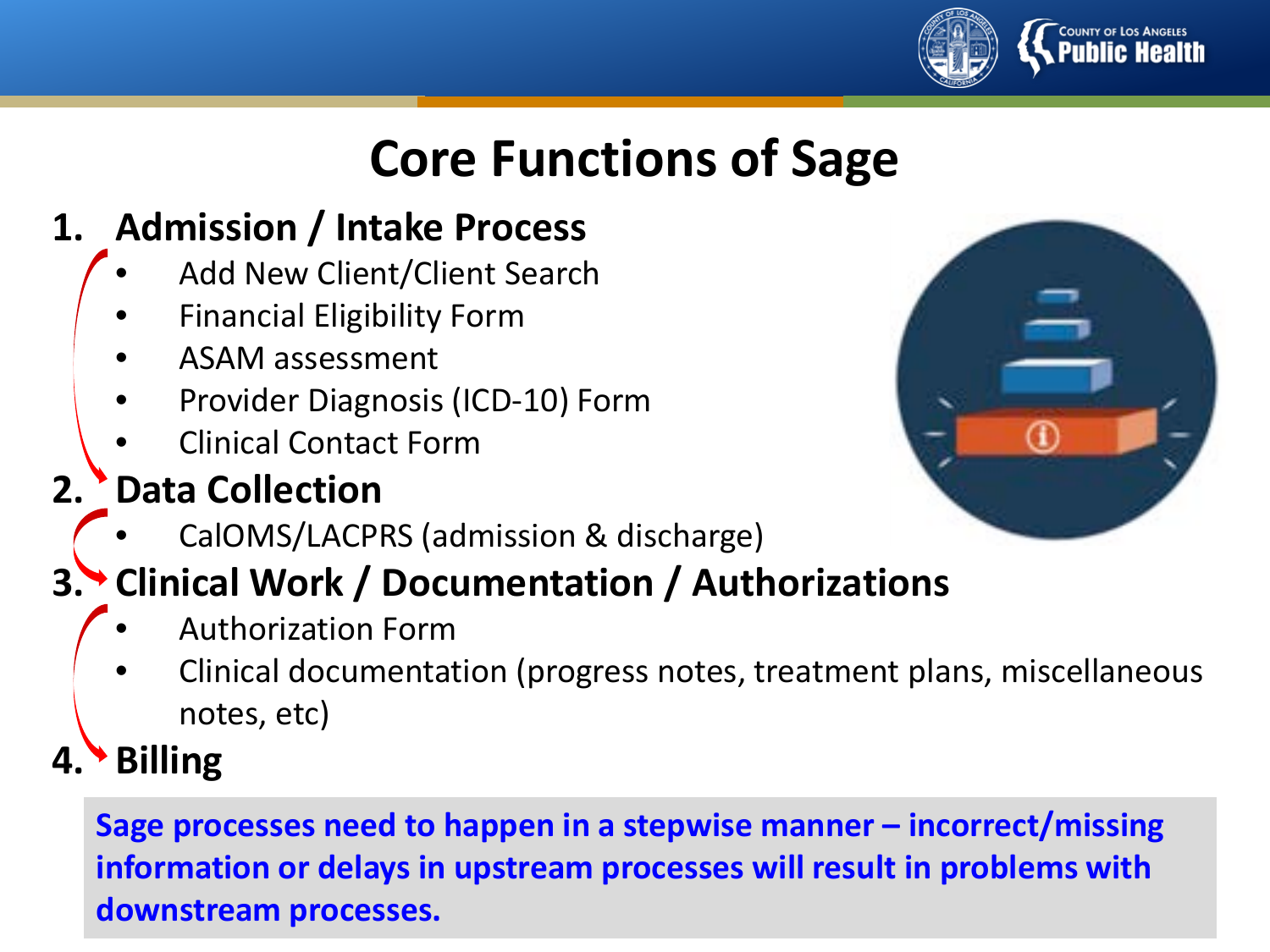



- **If the admission process within Sage contains incorrect/missing information, the Financial Eligibility Form fields will not pre-populate and there may be errors in the system.**
- **Admission dates** must fall within treatment service dates, otherwise admission dates after treatment service dates will result in billing errors.
- **Providers should ALWAYS check "Add New Client/Client Search" before opening up a new case within Sage to make sure that a client profile doesn't already exist for that patient.**
	- "Look Up Client" section  $\rightarrow$  Only searches patients at your specific site
	- "Add New Client/Client Search" section  $\rightarrow$  Searches patients across entire Sage network
		- **To avoid duplicate clients where multiple Sage profiles get created for the same patient, providers need to first check the "Add New Client/Client Search" to make sure that patient's profile isn't already in Sage before creating a new profile**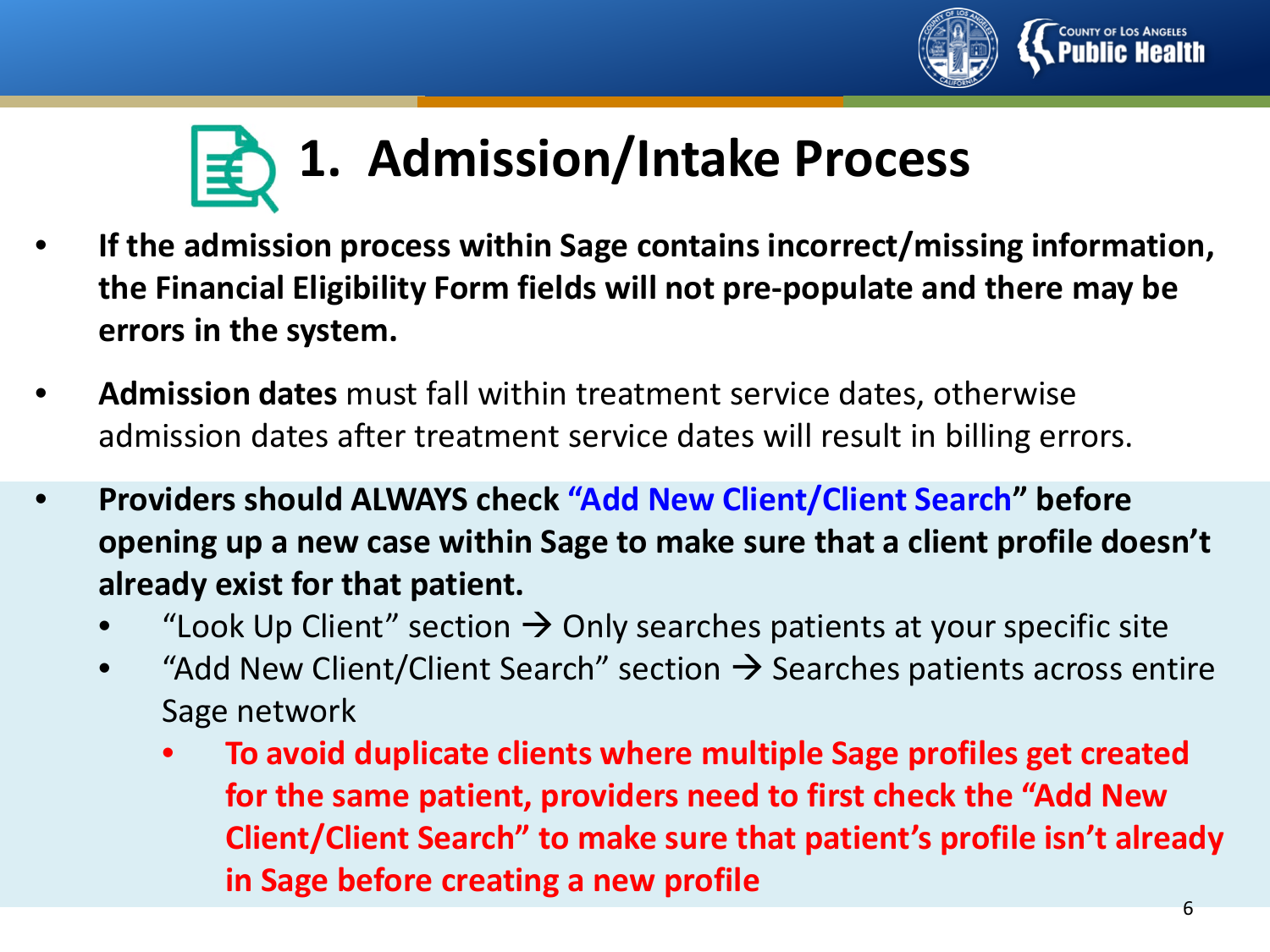



# **1. Admission/Intake Process** (cont'd)

#### • **FINANCIAL ELIGIBILITY FORM**

- **Common billing error**  $\rightarrow$  **Providers were NOT entering the Client Index Number (CIN)** into the CIN field on the Financial Eligibility Form,
- **"CIN" field must be filled out for billing to the state (e.g. for DMC)**
	- If a patient doesn't have Medi-CAL, and is not applying for Medi-CAL, they will not have a CIN#  $\rightarrow$  Leave the "CIN" field blank.
- **"Policy Number" is a REQUIRED Field and CANNOT be left blank.** 
	- For Patients who are NOT Medi-Cal eligible, the "Policy Number" field should read "Not Applicable".
- **"Guarantors" section vs. "Funding Source" section**  $\rightarrow$  **Common point of confusion**
	- **Financial Eligibility Form**  $\rightarrow$  **"Guarantors" section = DMC insurance status**
	- **Authorization Form**  $\rightarrow$  **"Funding Source" section = Provider contract type** 
		- "DMC" in the "Guarantors" section has a different meaning than "DMC" in the "Funding Source" section (*SEE NEXT SLIDE*)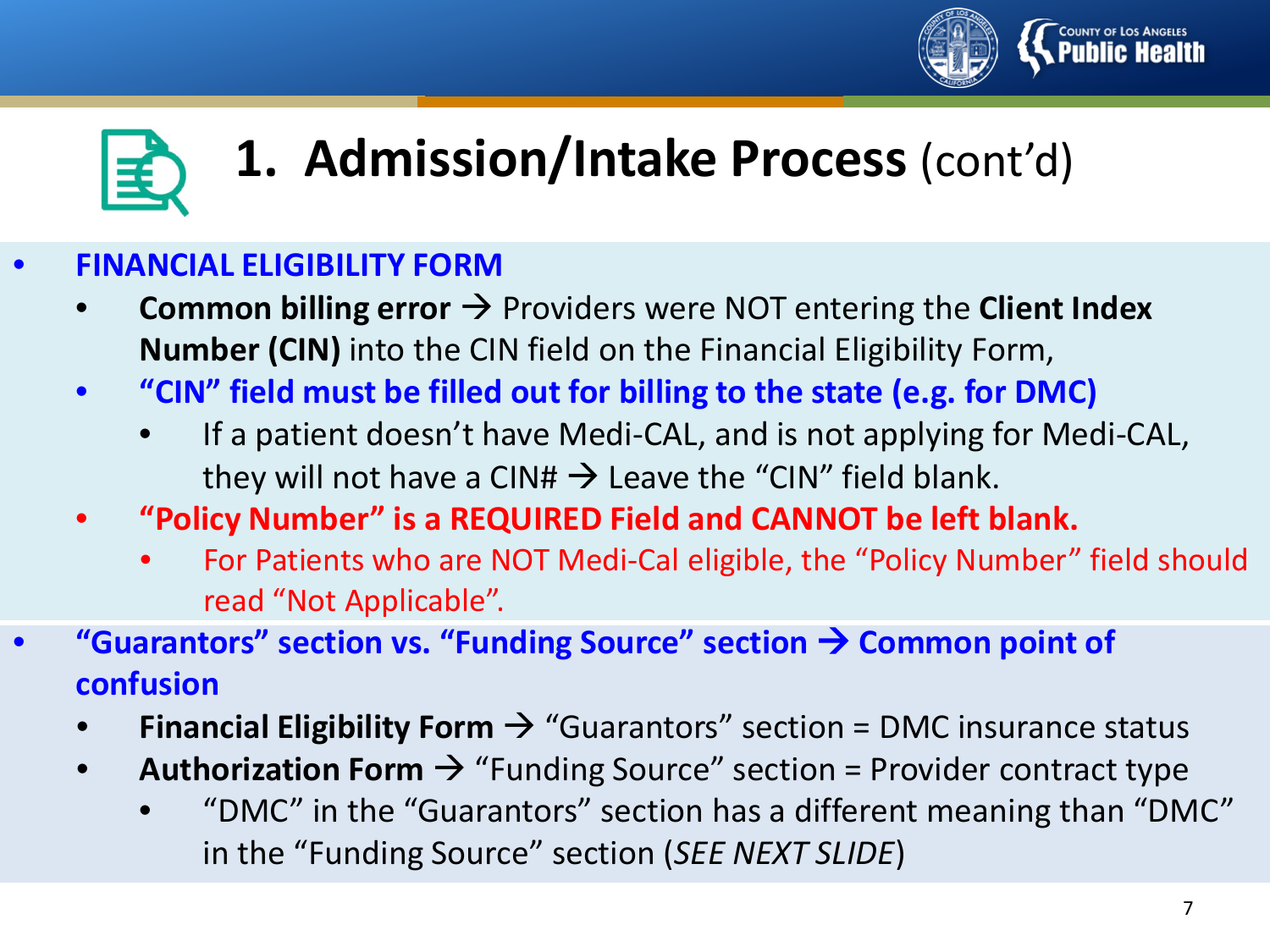

## **Different Meanings of "DMC" and "Non-DMC" Within Sage**

- **FINANCIAL ELIGIBILITY FORM Under "Guarantors" section, "DMC" refers to their DMC insurance status**
	- **DMC** = Patients who have DMC insurance
	- **Applying for DMC** = Patients who are eligible and applying for DMC
	- **LA County Non-DMC** = Patients who do not qualify for DMC; includes My Health LA, AB 109, DCFS, JJCPA, Title IV
	- **Self-Pay** = Everyone else (e.g., self-pay, private insurance, etc  $\rightarrow$  should be entered in CalOMS within Sage, but not billed via Sage)

#### • **AUTHORIZATION FORM Under "Funding Source" section, "DMC" refers to the provider contract type**

- **DMC provider contract**
	- DMC reimbursable levels of care (**OTP, ASAM 1.0, ASAM 1.0-At-Risk [for < age 21], ASAM 2.1, ASAM 3.1/3.3/3.5, 1-WM, 3.2-WM, Recovery Support Services**) for:
		- DMC patients
		- My Health LA patients
		- County program participants (AB-109, CalWORKS, General Relief, etc)
- **Non-DMC provider contract**
	- Non-DMC reimbursable services **Recovery Bridge Housing, 3.7-WM, 4-WM, CENS**
	- Services provided by non-DMC certified providers
	- Specialty County programs (Meth programs, Women and Children) <sup>8</sup>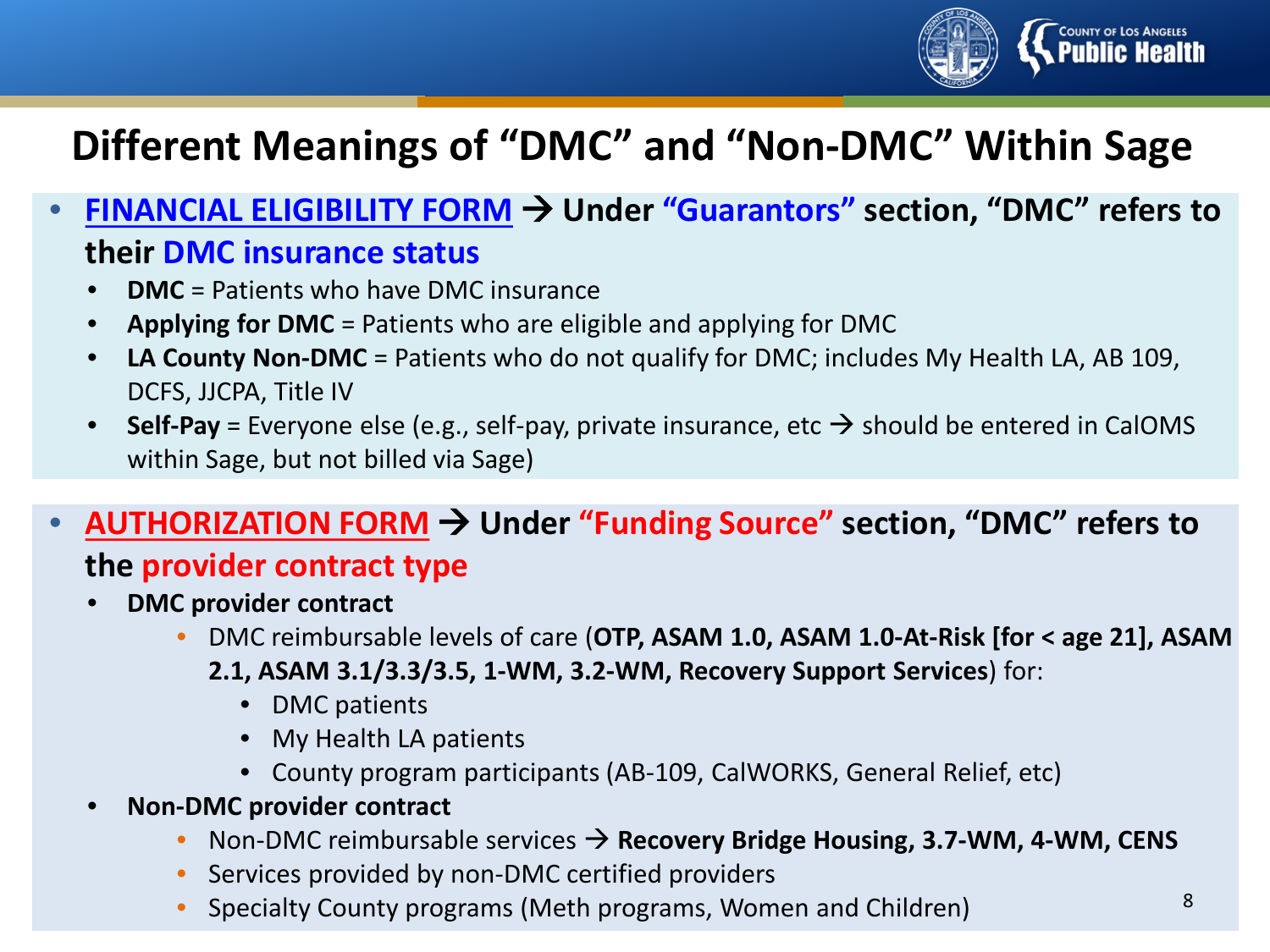



# **1. Admission/Intake Process** (cont'd)

#### • **ASAM Assessment**

- The ASAM CONTINUUM assessment contains yellow fields that are required because they are part of its computer algorithm to calculate appropriate levels of care.
- **If your agency does not take vitals or use the GAF, please use the values below as default entries:**
	- Blood pressure:
		- Systolic ("high" number) 110
		- Diastolic ("low" number) 70
	- Heart Rate 60 beats per minute
	- Global Assessment of Functioning (GAF) 80
- **For criminal justice patients, questions on ASAM assessment should be asked within the context of the patient's condition 30 days prior to incarceration**

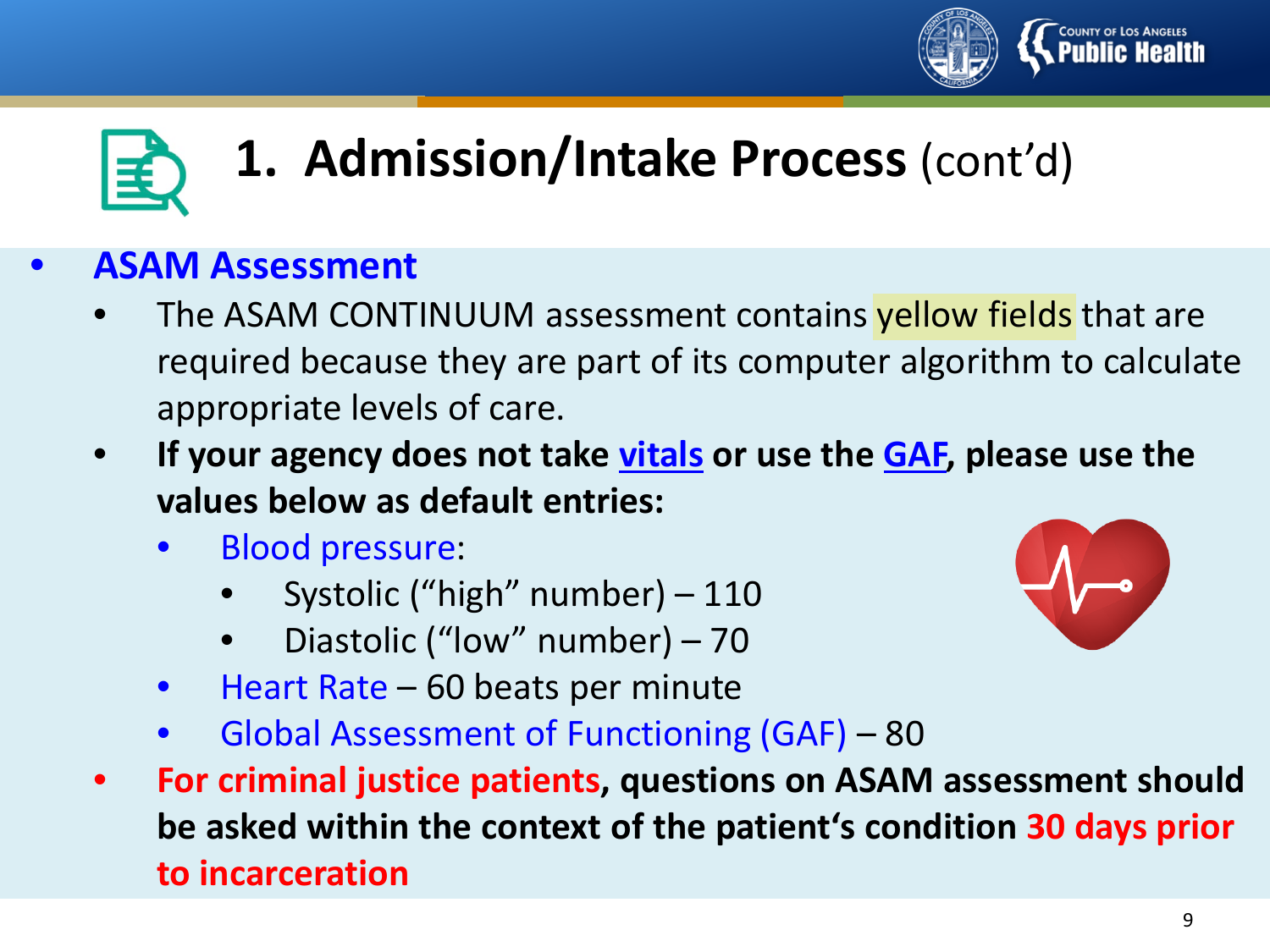

# **ASAM CONTINUUMTM – Updates**

- **ASAM CONTINUUM is a living and evolving tool > Enhancements to the ASAM CONTINUUM algorithm are being made to enhance precision of level of care recommendations by the assessment tool**
	- Providers won't notice any difference in terms of use of the tool and no action from them is required, but these will be implemented within the next month.
	- SAPC is continually working with ASAM to identify and implement enhancements.
- **ASAM CONTINUUM Narrative Report** is coming (likely by April 2018)
	- Automated narrative summary of patient's ASAM assessment.
	- Does not replace individual provider assessment or sound clinical [judgment.http://asamcontinuum.org/knowledgebase/what-does-the-continuum-narrative-report](http://asamcontinuum.org/knowledgebase/what-does-the-continuum-narrative-report-include/)include/

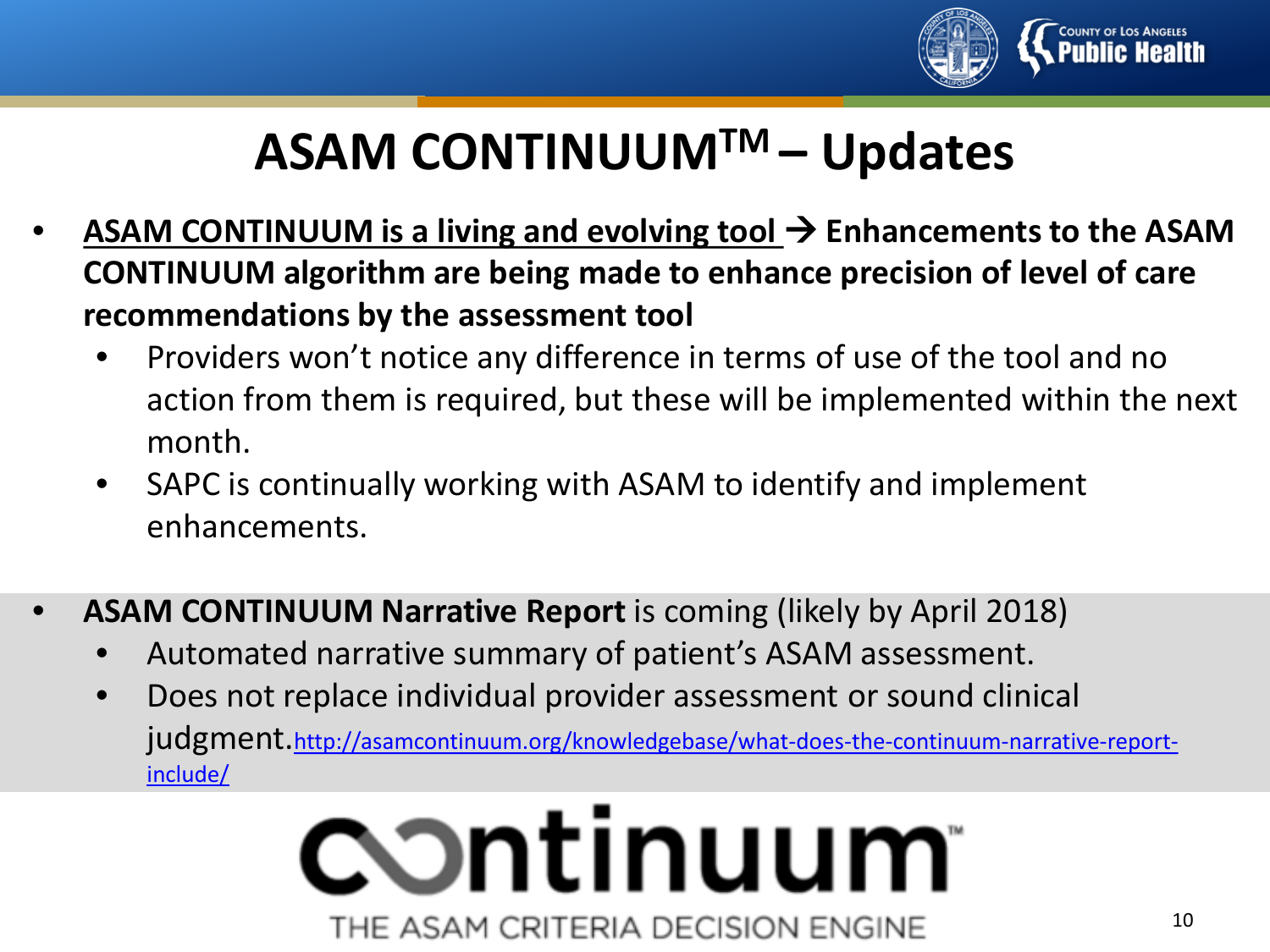



# **1. Admission/Intake Process** (cont'd)

### • **Provider Diagnosis (ICD-10) Form**

- Common billing error → There MUST be a diagnosis entered in the Provider **Diagnosis (ICD-10) Form to process billing**
- Many providers are mistakenly entering a diagnosis in the "Diagnosis" field of the Authorization form, instead of entering a diagnosis in the Provider Diagnosis (ICD-10) Form.
- **Providers need to leave the Diagnosis field in the Authorization Form blank.**

#### • **Clinical Contact Form**

- **THIS FORM ALLOWS SAPC QI & UM STAFF TO KNOW WHO TO SPEAK TO AT PROVIDER AGENCIES TO FOLLOW UP ON CASES**
- Delays in correspondence with providers are one of the main reasons for delays in authorizations, eligibility verifications, and subsequently billing  $\rightarrow$ **Providers need to enter staff contact information in this Clinical Contact Form, preferably of the person who completed the ASAM assessment**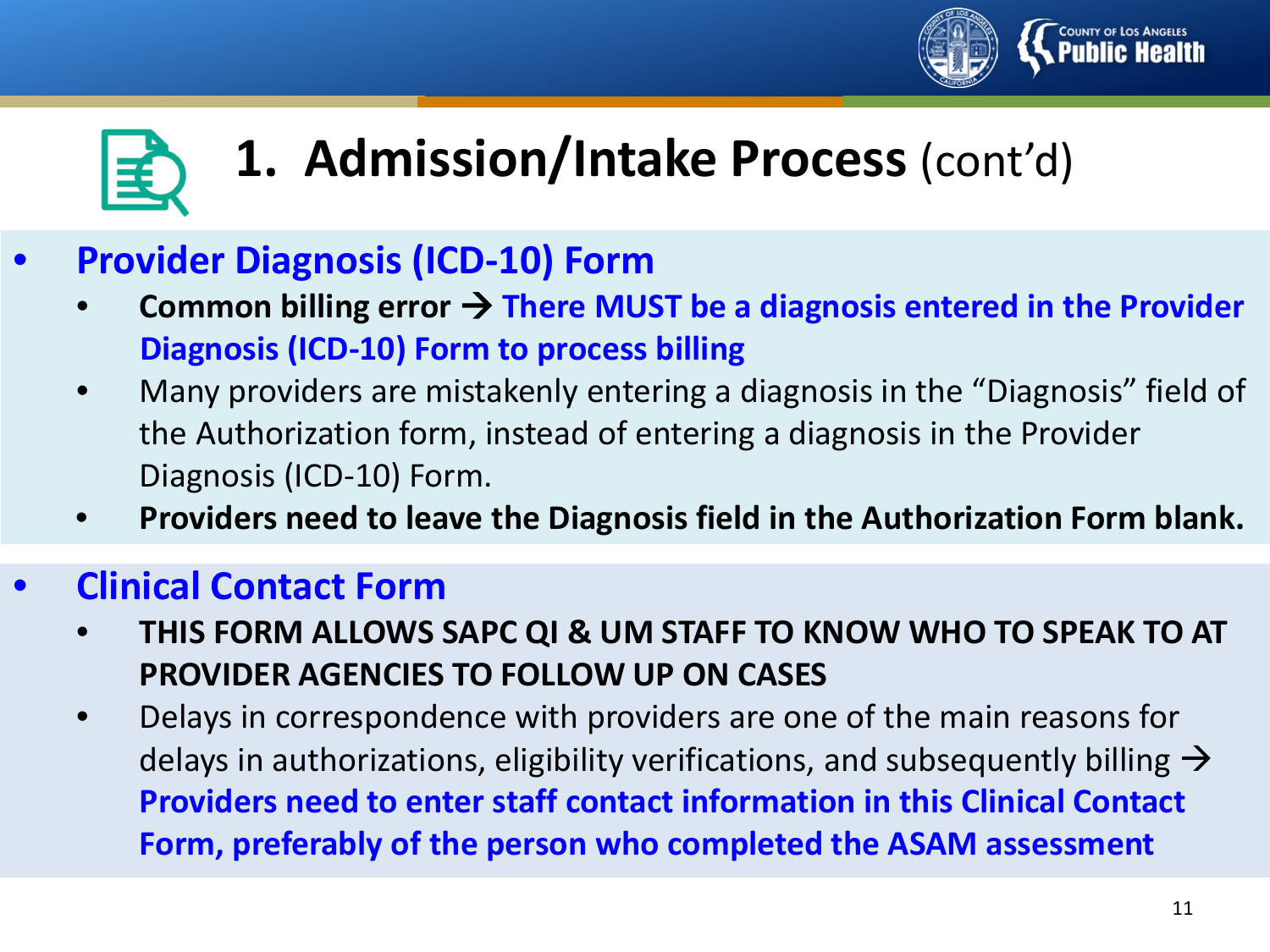

# **2. Data Collection**

- **All RED fields in CalOMS/LACPRS are required**
- **Missing or inaccurate information in CalOMS/LACPRS will result in the inability to submit the CalOMS/LACPRS form in Sage due to data quality checks in the system.**
- **Providers MUST report all known funding streams for all patients served**
	- Without this information, the SUD system will not be able to maximize its financial resources.
- **Providers MUST remember to discharge patients from CalOMS/LACPRS**
	- Not discharging patients from CalOMS/LACPRS creates problems when patients present at other providers for treatment and requires providers to call each other to ask that patients be discharged from CalOMS.
- Refer to Data Collection User Guide on SAPC's Sage website for more detailed information.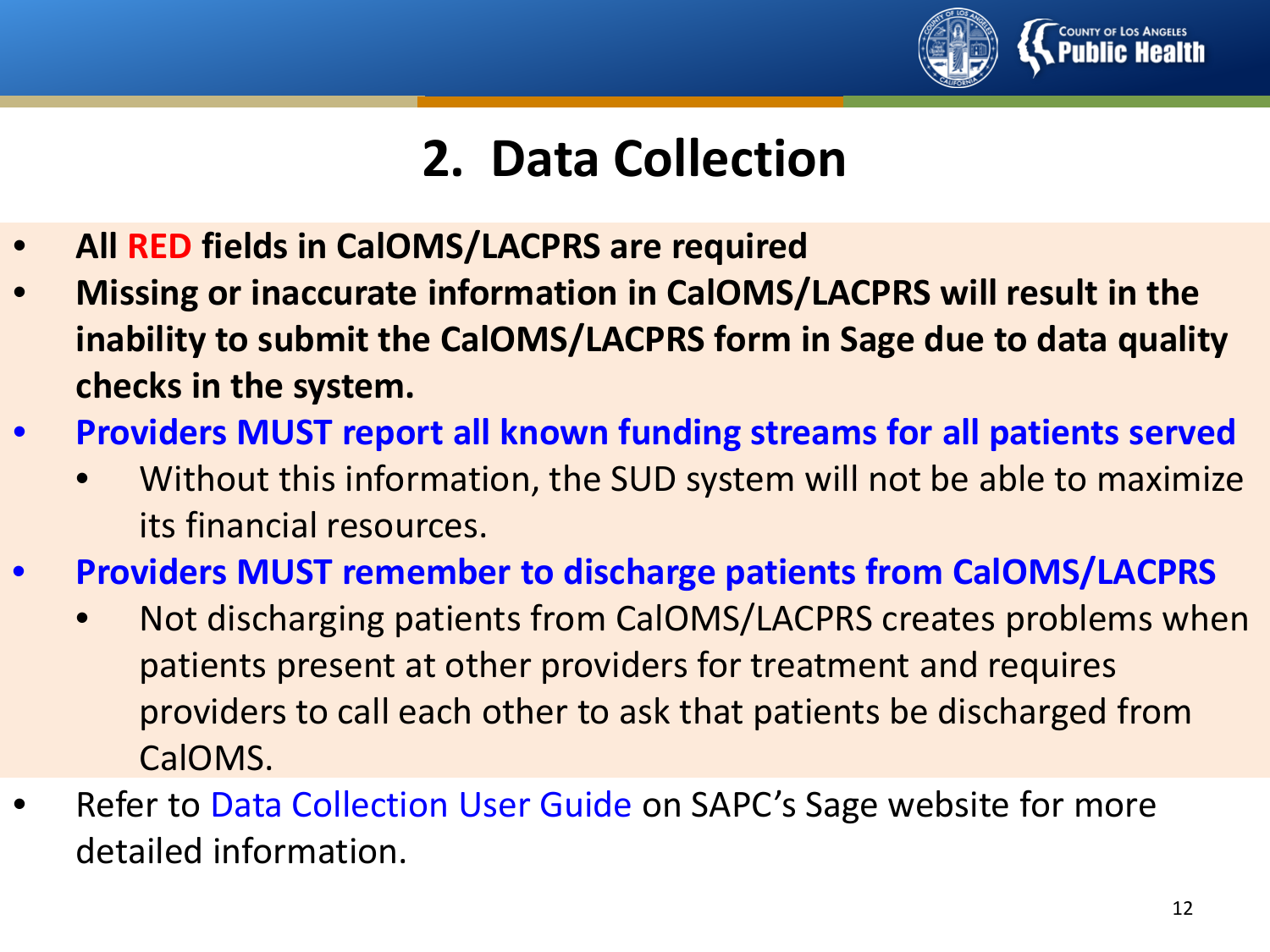

# **3. Clinical Work / Documentation / Authorizations**

#### • **AUTHORIZATION FORM**

- **Authorization Form should only be submitted AFTER providers have completed all elements SAPC needs to review authorizations** (e.g., finalized ASAM, completed Provider Diagnosis (ICD-10) Form, etc).
	- **Refer to** *Sage Version* **of** *Checklists of Required Documentation*  **for questions on what clinical documentation is required for authorizations and eligibility verifications.**
	- **Authorization Forms submitted without necessary clinical documentation will be denied.**
- **Providers should only submit Authorization Forms for AUTHORIZED SERVICES** (residential, Recovery Bridge Housing, WM or MAT for youth  $<$  age 18).
- 13 • **Authorization Forms submitted for NON-AUTHORIZED SERVICES (OTP, OP, IOP, WM for adults, etc) will be denied** because these services do not require authorization.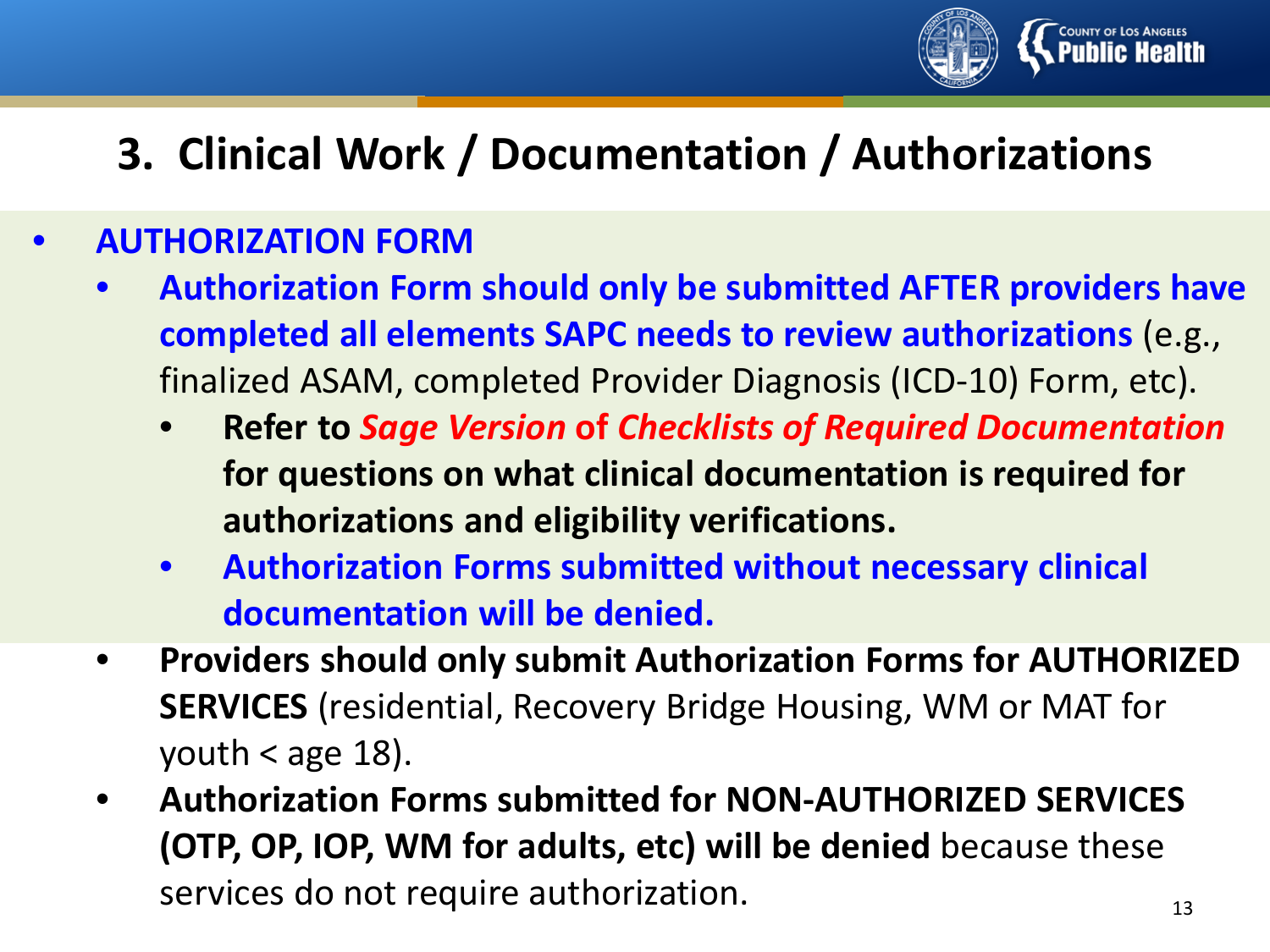

## **3. Clinical Work / Documentation / Authorizations** (cont'd)

- **Miscellaneous Note – Unique circumstances** 
	- **Any situation where the diagnosis in the Provider Diagnosis (ICD-10) Form does not match the diagnosis in the ASAM assessment, including if the ASAM assessment doesn't result in a DSM-5 diagnosis**  $\rightarrow$  Need to document justification for the diagnosis and the DSM-5 criteria met in a Miscellaneous Note finalized by LPHA or licensed-eligible LPHA.
	- **Any situation where provider is requesting a level of care other than**  that recommended on the ASAM assessment  $\rightarrow$  Need to document justification for discrepancy and provide information on why the referred to level of care is more appropriate in a Miscellaneous Note finalized by LPHA or licensed-eligible LPHA.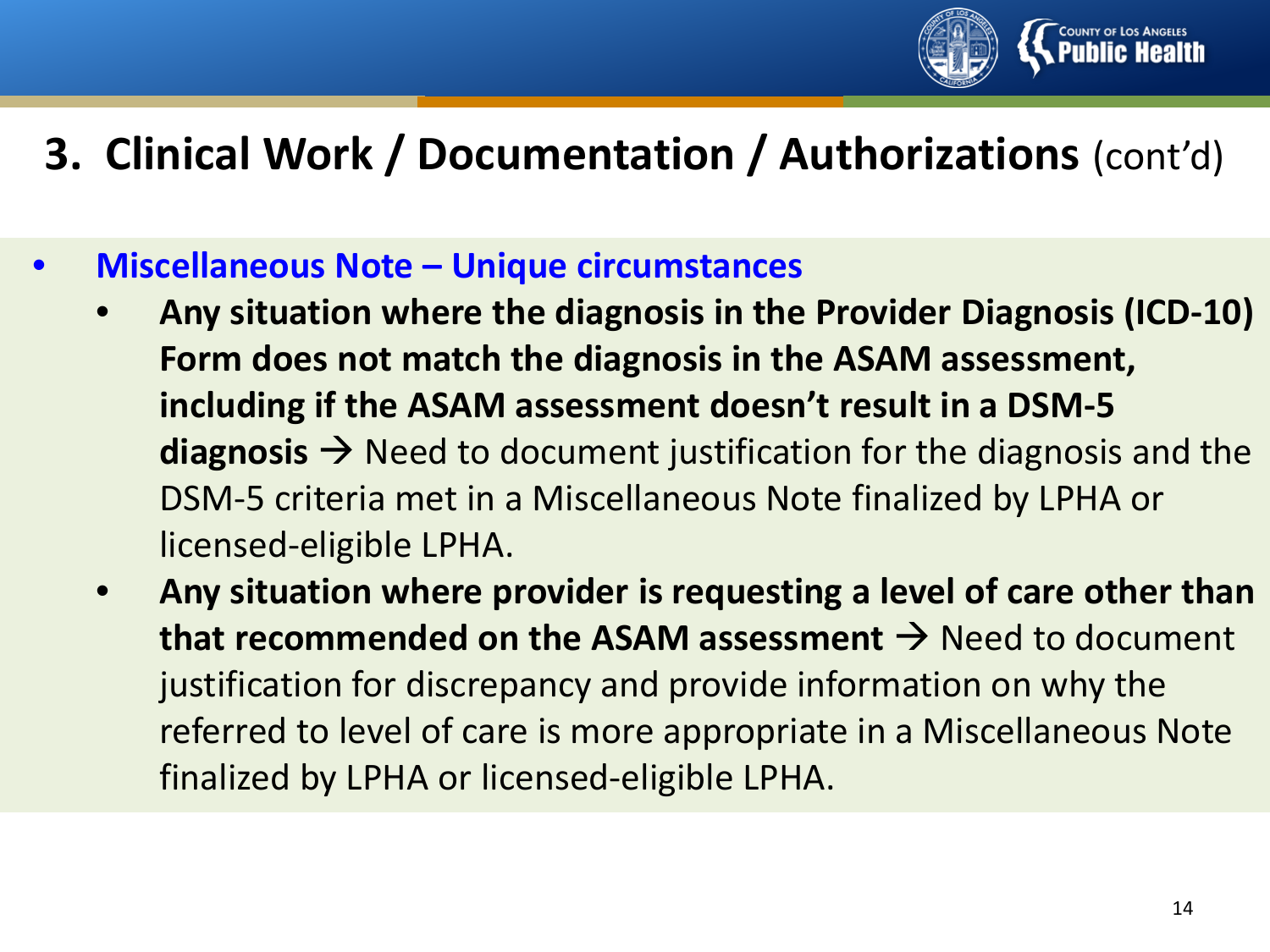

# **"Financial Blackouts"**

- **"Financial blackouts" When SAPC Utilization Management (UM) staff receive missing or incorrect information and are unable to verify eligibility for non-authorized services, these cases are effectively in pending status and providers can claim for these services, but WILL NOT BE PAID until necessary information is provided.**
	- These cases will ultimately be denied if providers do not submit the necessary/corrected information within 3 business days.
- **"Financial blackouts" are an example of how closely the eligibility verification and UM processes within Sage are linked with billing.**
- SAPC would like to avoid "financial blackouts" to the extent possible, as this results in extra work on both SAPC and provider staff.
- *Providers can avoid "financial blackouts" by submitting accurate and timely information to SAPC, and being responsive when SAPC contacts them for additional information.*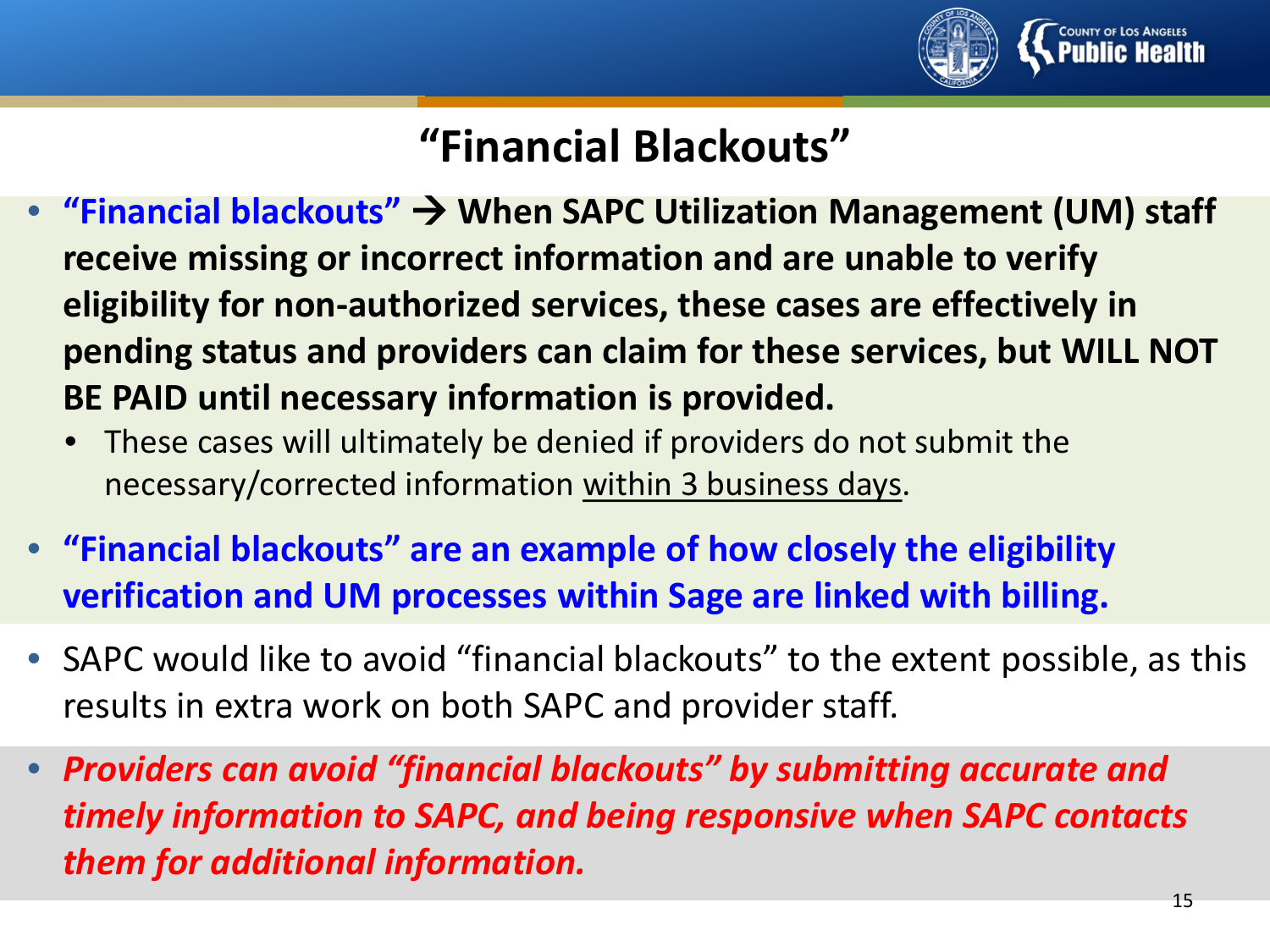

# **4. Billing**



- **NOTE: Most provider issues with billing are related to provider activities performed within Sage PRIOR to the actual billing and claims submission process.**
	- **Many problems with billing and denied claims can be due to errors or missing information submitted prior to providers submitting**  claims  $\rightarrow$  Billing issues require troubleshooting by contacting Help **Desk**
- The **Provider Activity Log Report** captures clinical work performed to help billers track billable clinical activities that were performed by provider staff.
	- Providers need to be sure they are finalizing notes, as only FINALIZED notes populate to the Provider Activity Log Report.
	- If unclear if notes have been finalized, staff may go back and look through their notes in Sage to ensure they have been finalized.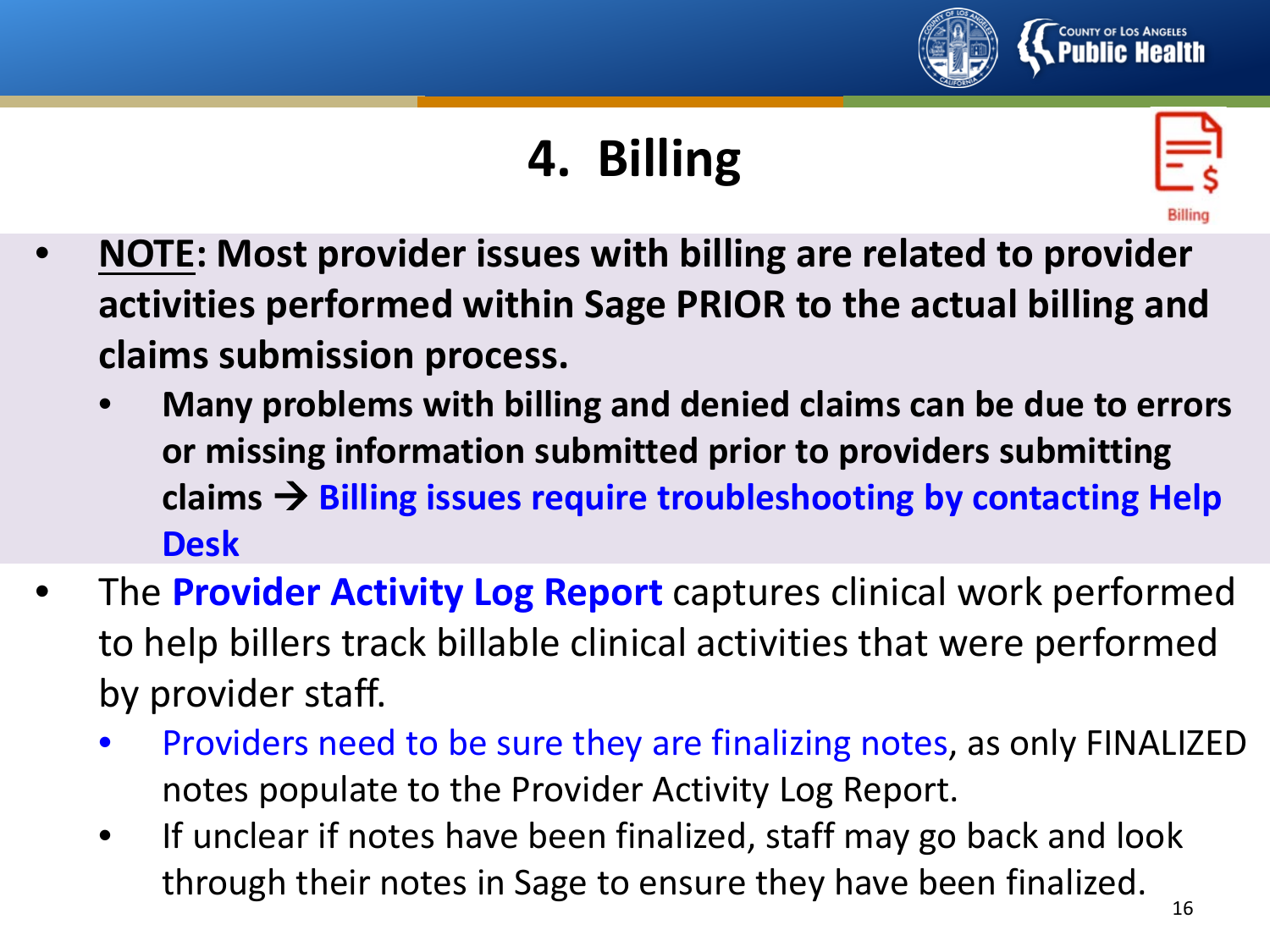

# **Communication**

- **Communication between SAPC/Netsmart and provider staff is a top challenge** 
	- Hundreds of Help Desk resolutions are pending action from providers – providers must return calls from the Help Desk!
	- SAPC UM staff often are unable to get a hold of counselors/clinicians to clarify eligibility and authorization issues, resulting in financial blackouts and denials Providers must fill out **Clinical Contact Form**
	- Many provider agencies often do not answer their phone and do not have voicemail **Providers MUST answer their phones during business hours and set up a voicemail.**

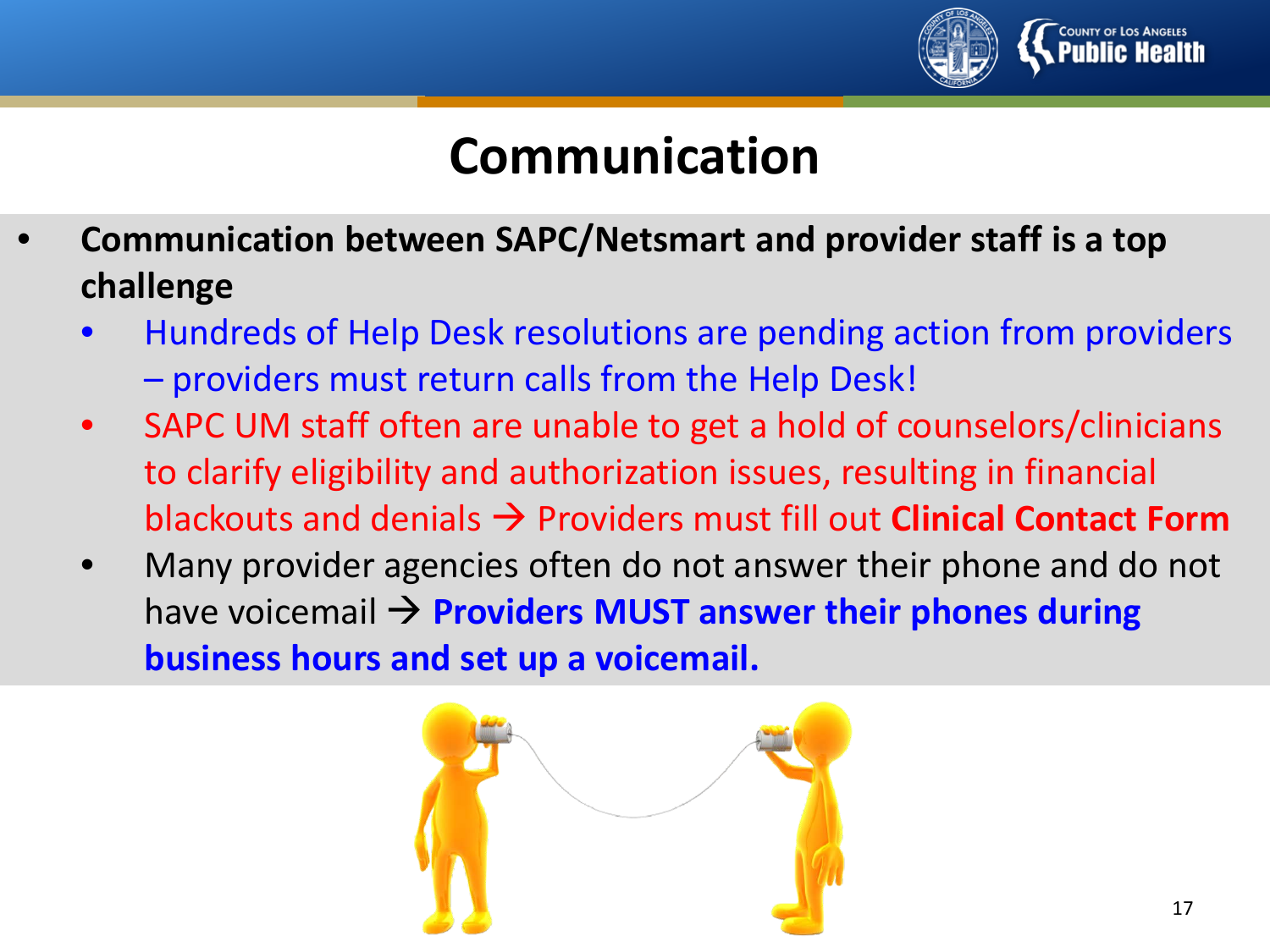

# **Communication** (cont'd)

- **Some frontline provider staff are not familiar with basic eligibility or authorization policies, or basic aspects of the DMC-ODS Waiver.**
	- Provider staff need to read the **Provider Manual**.
	- **Provider agencies need to develop policies and procedures on how to ensure dissemination of information from SAPC meetings/materials to frontline counselors and clinicians.**
- **CareConnect Inbox**  $\rightarrow$  Secure way to communicate with SAPC and other providers; functions similar to email.

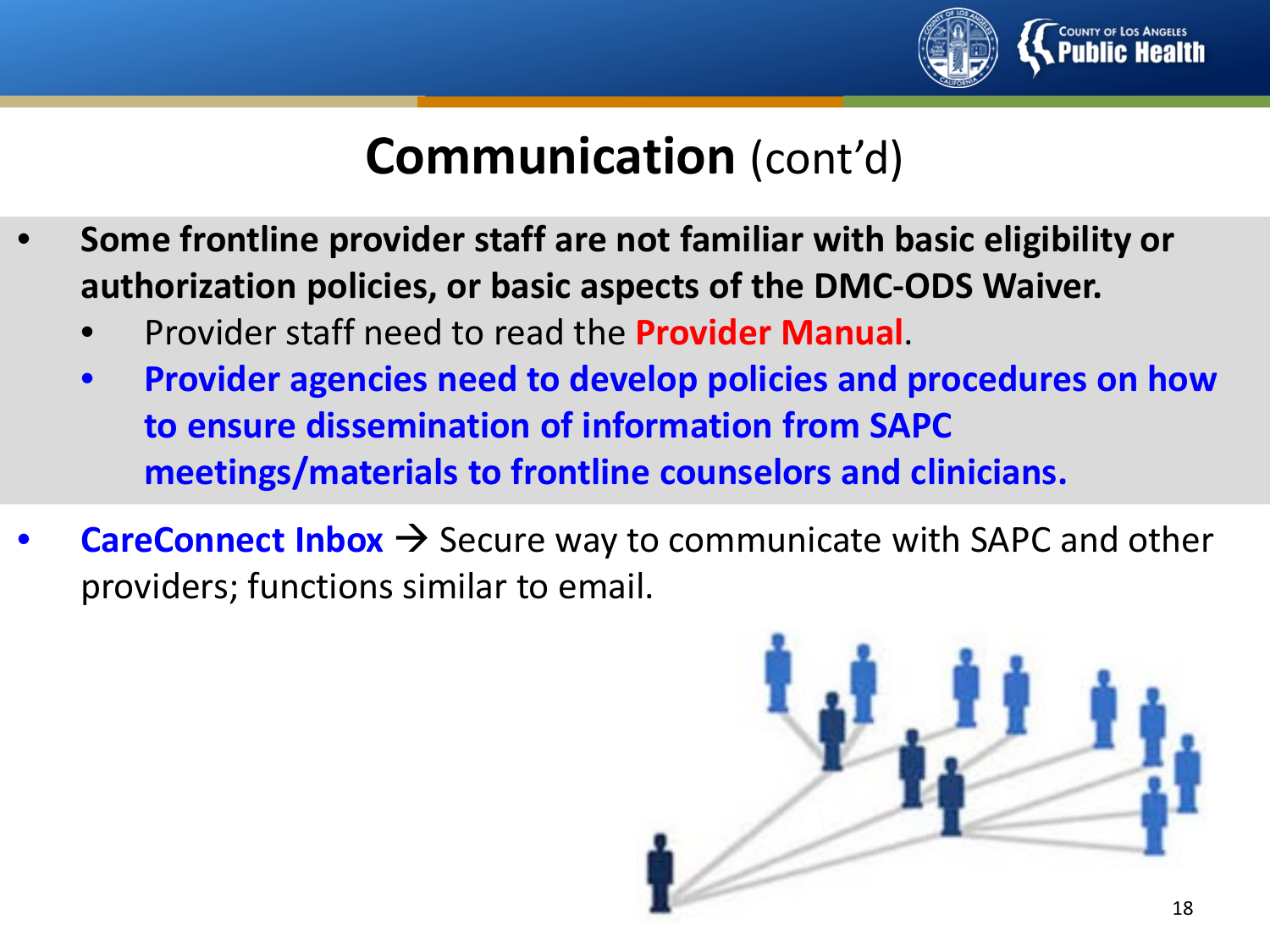

# **Password Resets**

- **NOTE: Sage passwords expire every 90 days and need to be updated – this is a County technical and security requirement**
	- County is currently working on a process to provide automatic reminders for Sage users

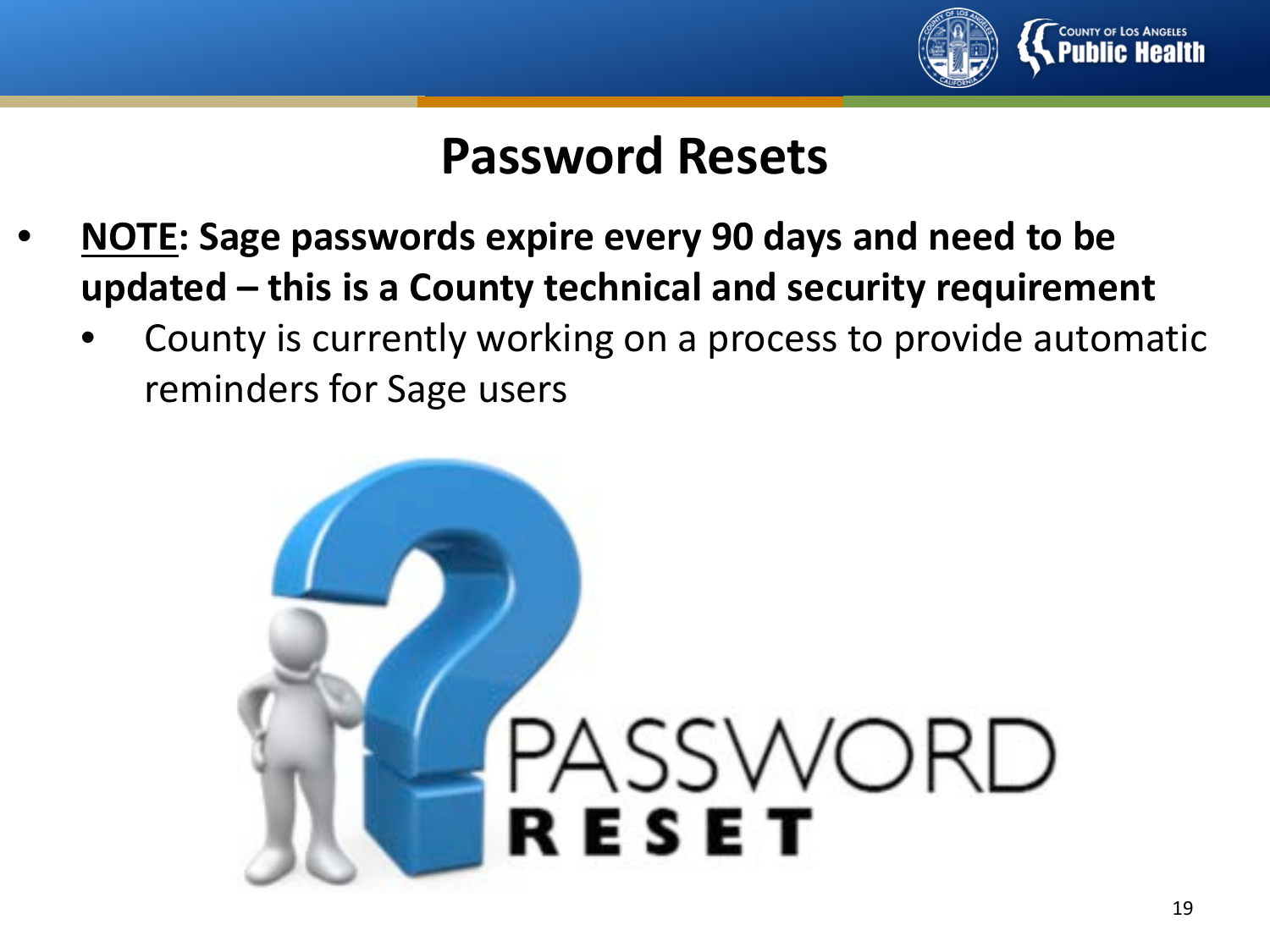

| *Assessing           |
|----------------------|
| anticipated staff    |
| tasks when           |
| assigning the        |
| <b>Sage Access</b>   |
| <b>Group is very</b> |
| important. The       |
| information          |
| provided to SAPC     |
| determines what      |
| kind of access /     |
| permissions your     |
| staff will have      |
| within Sage.         |

| <b>Sage Access Groups</b> |                                                                       |
|---------------------------|-----------------------------------------------------------------------|
| $\mathbf{1}$              | <b>Clinical Only - LPHA</b>                                           |
| $\overline{2}$            | <b>Clinical Only - Licensed-Eligible LPHA</b>                         |
| $\overline{\mathbf{3}}$   | <b>Clinical Only - Counselor</b>                                      |
| $\overline{4}$            | Clinical Only - Student/Intern                                        |
| 5                         | <b>Financial Only</b>                                                 |
| 6                         | Financial + Clinical - LPHA                                           |
| 7                         | Financial + Clinical – Licensed-Eligible LPHA                         |
| 8                         | Financial + Clinical – Counselor                                      |
| 9                         | Audit User (view-only access to SELECT clinical & financial data)     |
| 10                        | <b>Operations</b> (view-only access to ALL clinical & financial data) |
| 11                        | <b>Clerical</b>                                                       |
| 12                        | Clinical View Only - No Log-In                                        |

**\*Refer to Sage Access Group Description document on SAPC's Sage website for more details** <sup>20</sup>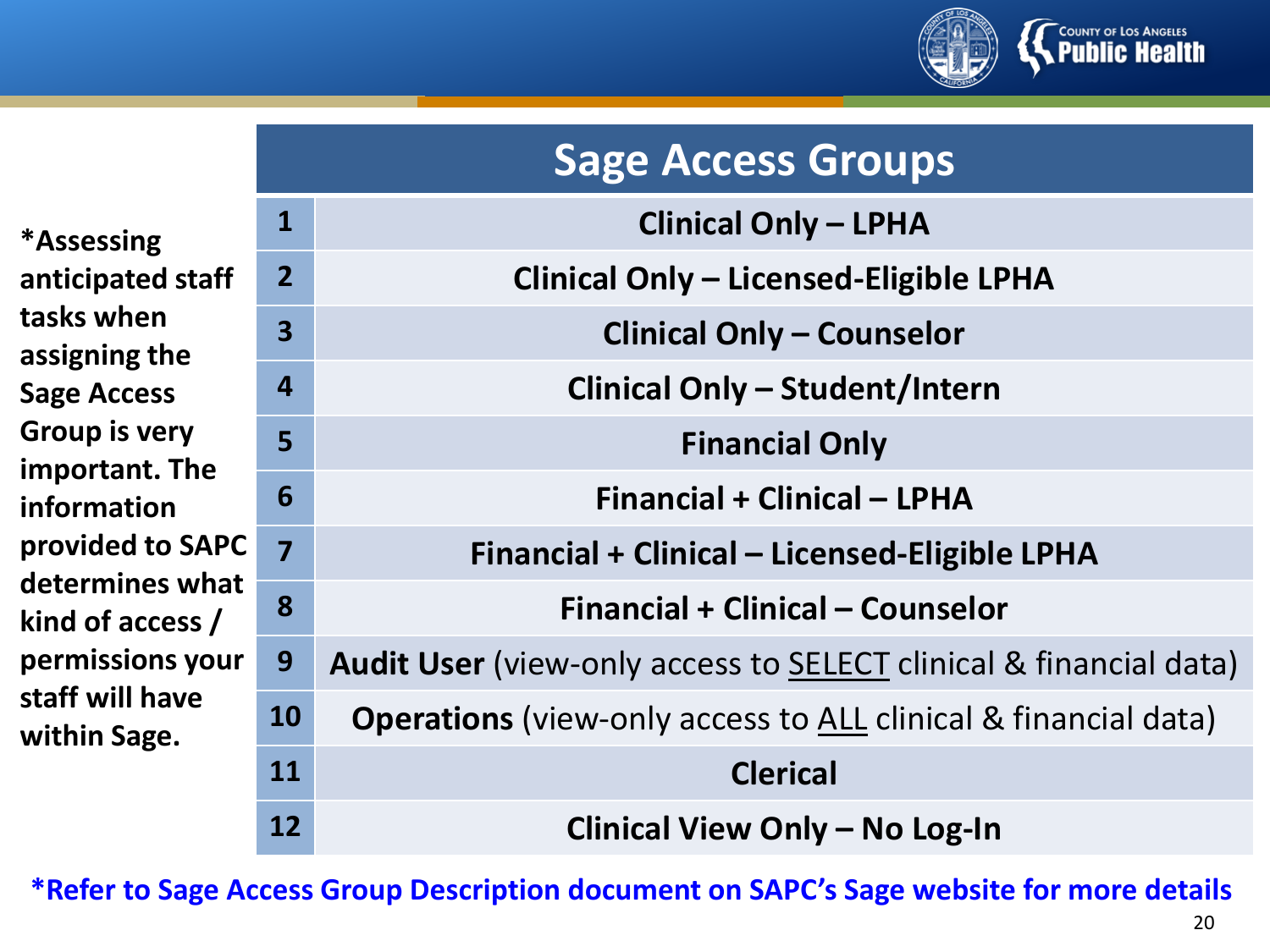

## **Where To Go For Help**

- **SAPC's Sage Website**
	- **<http://publichealth.lacounty.gov/sapc/Sage/SageInfo.htm>**



- **Contains information on:**
	- Frequently Asked Questions (FAQs)
	- Instructions on managing user access onboarding/offboarding staff
	- Training calendar March available now, April available soon
	- ... and more